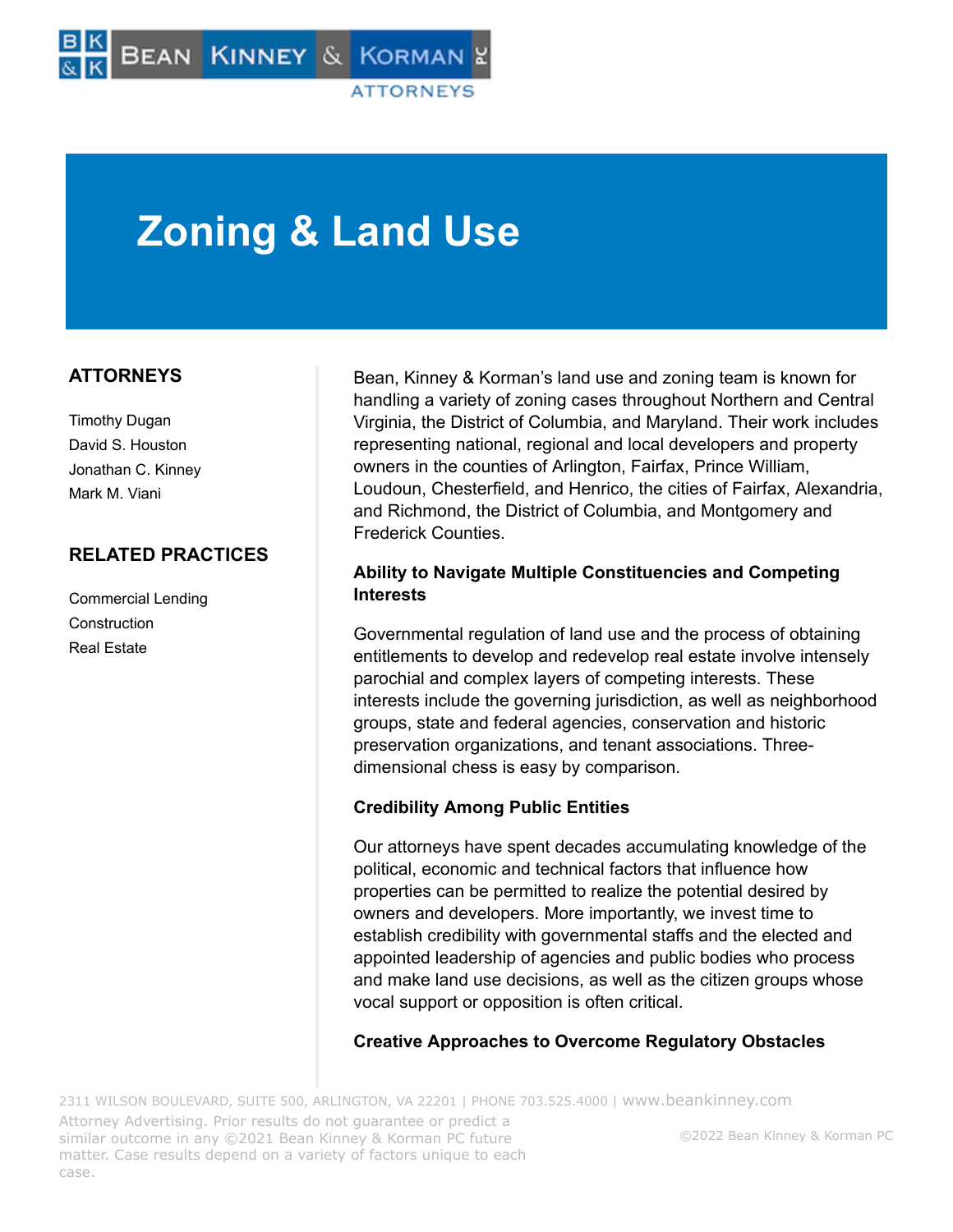For any land use practitioner, easy familiarity with the codes, rules and policies of the governing jurisdiction is fundamental. Knowing how they are interpreted and applied, however, can mean the difference between a successful and unsuccessful application. We have used a variety of creative approaches to overcome apparent regulatory obstacles to developments that didn't neatly fit the zoning ordinance.

# **Knowledge of the Development Community**

Over and above the value we provide in dealing with regulatory agencies is our knowledge of the development community and the markets in which they operate. Information on who's trying to build what and where and how they're being treated in the entitlement process is invaluable to our clients in their decision-making process.

Whatever you seek to accomplish in the development process, whether a subdivision, rezoning, site plan, special exception or use permitting or variance grant, we offer the depth of knowledge, experience and relationships that can make it happen.

# **PUBLISHED ARTICLES**

Planning Commission approves Final Development Plan for multifamily building in Bailey's Crossroads *the Annandale Blog*, October 15, 2021

Supervisors support consolidation for storage facility expansion *the Annandale Blog*, July 28, 2021

Madeira School campus plan wins county approval *Sun Gazette*, June 21, 2021

Kasa Living, a pop-up hotel startup, is coming to Rosslyn *Washington Business Journal*, December 28, 2020

Developer targets Days Inn along Route 50 in Arlington for mixed-use *Washington Business Journal*, October 29, 2020

Underground Vaults in Virginia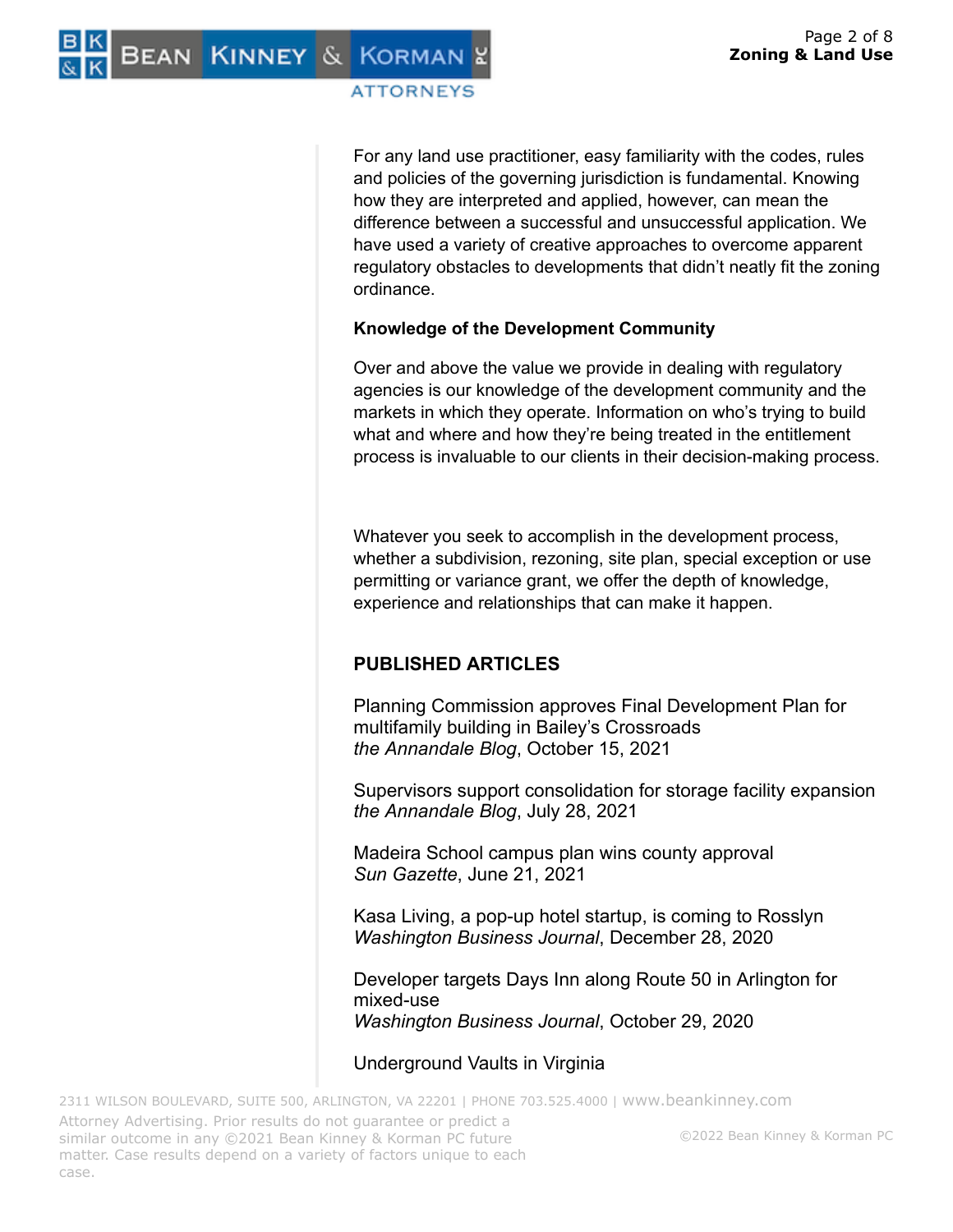BEAN KINNEY & KORMAN

## **ATTORNEYS**

*BKK Construction & Land Use Newsletter*, December 7, 2015

Arlington County Board Unanimously Approves Clarendon West *BKK Construction & Land Use Newsletter*, December 7, 2015

D.C.'s Historic Preservation Laws – Not the Zoning Regulations – Remain the Biggest Impediment for Pop-Up Development *BKK Construction & Land Use Newsletter*, September 1, 2015

Arlington County Board Approves the Retail Action Plan *BKK Construction & Land Use Newsletter*, September 1, 2015

Sign, Sign, Everywhere a Sign (Ordinance): Reed v. Town of Gilbert, the First Amendment and Signs *BKK Construction & Land Use Newsletter*, September 1, 2015

A Patriotic Partnership: The Construction Industry and the **Military** *BKK Construction & Land Use Newsletter*, June 4, 2015

Fairfax County's Plans for the Route 1 Corridor *BKK Construction & Land Use Newsletter*, June 4, 2015

Arlington's New LEED Standards *BKK Construction & Land Use Newsletter*, December 5, 2014

Changes are Coming to ISD *BKK Construction & Land Use Newsletter*, December 5, 2014

D.C. Office of Planning Takes a Stand Against Pop-Ups With New Zoning Text Amendment *BKK Construction & Land Use Newsletter*, September 2, 2014

Look! Up in the Sky! It's a…Plane!: Proposed FAA Policy Could Affect Building Heights *BKK Construction & Land Use Newsletter*, June 2, 2014

Lorton Landfill Dispute Nearing Board of Supervisors' Review *BKK Construction & Land Use Newsletter*, March 4, 2014

I Know My (Vested) Rights! Developing a Project in a Changing Climate

*BKK Construction & Land Use Newsletter*, March 4, 2014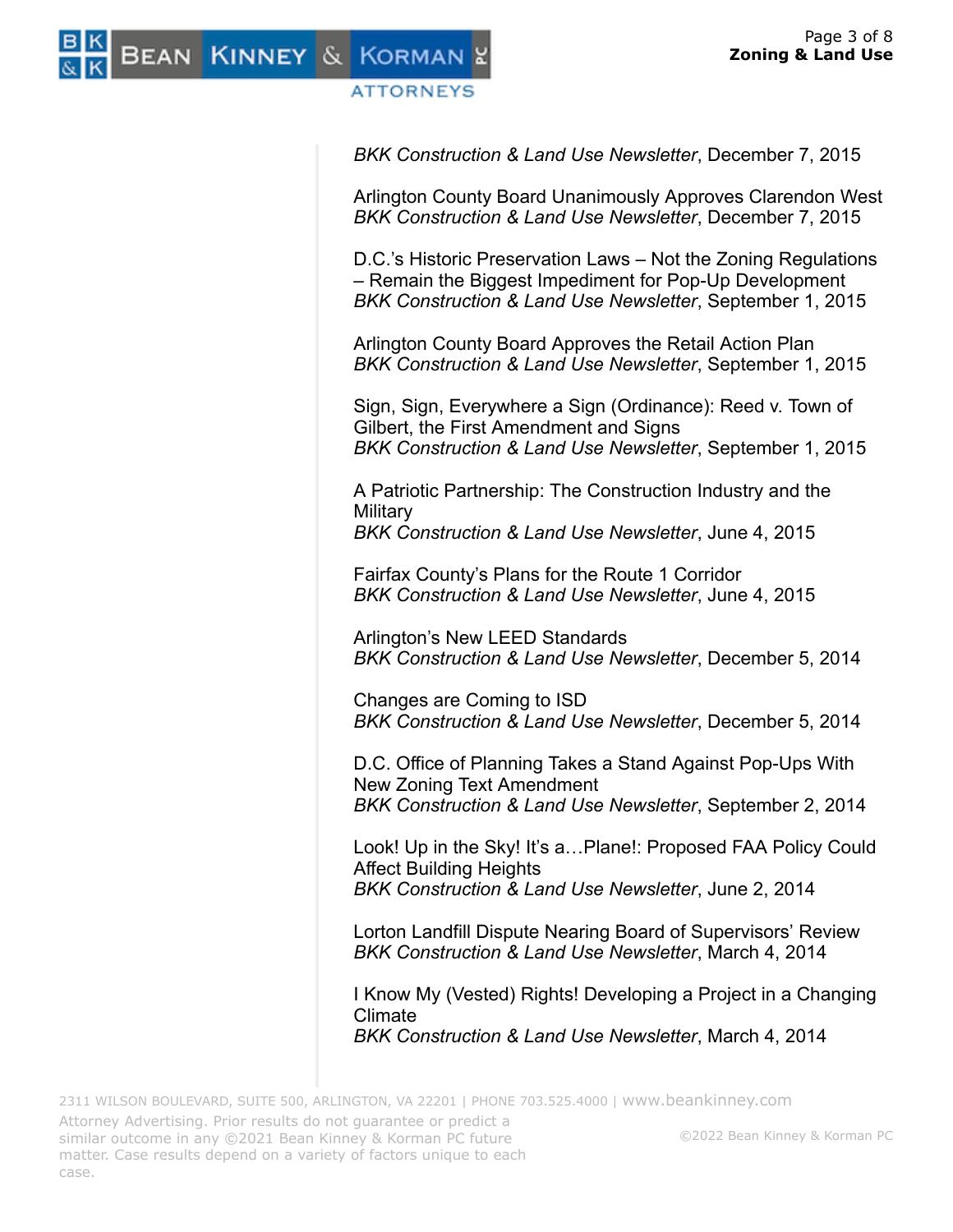Saying What You Mean and Meaning What You Say: Collecting Cash Proffers for Residential Development *Virginia Real Estate, Land Use & Construction Law Blog*, January 22, 2014

Much Ado About Subdivision: Building on a Subdivided Lot When the Locality Never Approved the Subdivision Plat *Virginia Real Estate, Land Use & Construction Law Blog*, January 6, 2014

Searching for the Escape Hatch: The Variance *BKK Construction & Land Use Newsletter*, December 3, 2013

Of Boats, Dining, and Zoning: Virginia Supreme Court Decides Old Dominion Boat Club v. Alexandria City Council *Virginia Real Estate, Land Use & Construction Law Blog*, November 1, 2013

Newberry Station: Political Contributions vs. Political Realities *BKK Construction & Land Use Newsletter*, September 10, 2013

Sansotta v. Town of Nags Head: Localities Cannot Manipulate the Litigation Process to Avoid Taking Claims *Virginia Real Estate, Land Use & Construction Law Blog*, July 27, 2013

What the SCOTUS Opinion in Koontz v. St. Johns River Water Management District Means for Virginia Property Owners *Virginia Real Estate, Land Use & Construction Law Blog*, June 25, 2013

Arlington County Reconsiders Parking Ratios for Commercial Site Plans

*Mark Viani mviani@beankinney.com, Matt Roberts mroberts@beankinney.com*, June 1, 2013

Zoning Ordinance Revisions Affecting Arlington County's By-Right Outdoor Cafés *BKK Construction & Land Use Newsletter*, June 1, 2013

Condemnation Changed (Permanently?) in Virginia *AIA Northern Virginia News*, January 1, 2013

Proposed Amendment to Virginia's Constitution Could Limit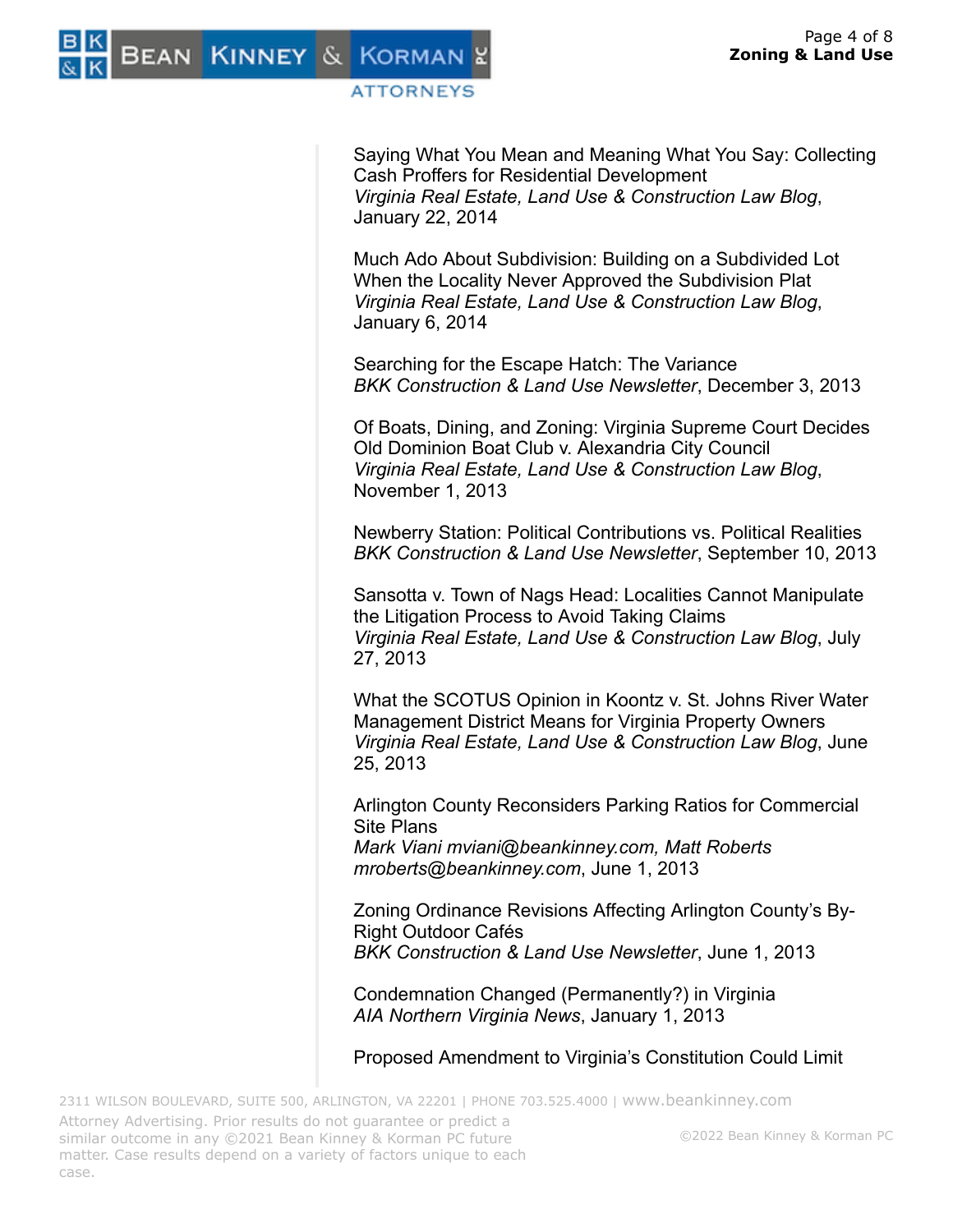

Government's Use of Eminent Domain *BKK Construction & Land Use Newsletter*, March 1, 2012

EPA Storm Water Regulations – Potential Impediment to Development *AIA Northern Virginia News*, September 1, 2011

Virginia Plays TDR Catch-Up *OnSite Magazine*, August 1, 2011

Transferable Development Rights: Now in Action in Arlington *Commonwealth Contractor*, May 1, 2011

Nimby! The Views at Clarendon Project and Litigation 2004- 2011 *The Fee Simple*, May 1, 2011

How Not to Get Sued *AIA Northern Virginia News*, March 1, 2010

# **NEWS**

Bean, Kinney & Korman Named a 2022 "Best Law Firm" for Eleventh Consecutive Year Thursday November 4, 2021

County Board Approves Red Top Cab Project Amendments Tuesday June 15, 2021

Charles (Chas) McAleer, Dean Luo and Harrison Clinton Join Bean, Kinney & Korman Friday February 12, 2021

Timothy Dugan Elected 2020‑2021 Chair of the Real Property Section Council of the Maryland State Bar Association Thursday May 21, 2020

Timothy Dugan Recognized as Top Attorney by *Bethesda Magazine* Tuesday December 10, 2019

Timothy Dugan Joins Bean, Kinney & Korman as a Shareholder Wednesday October 16, 2019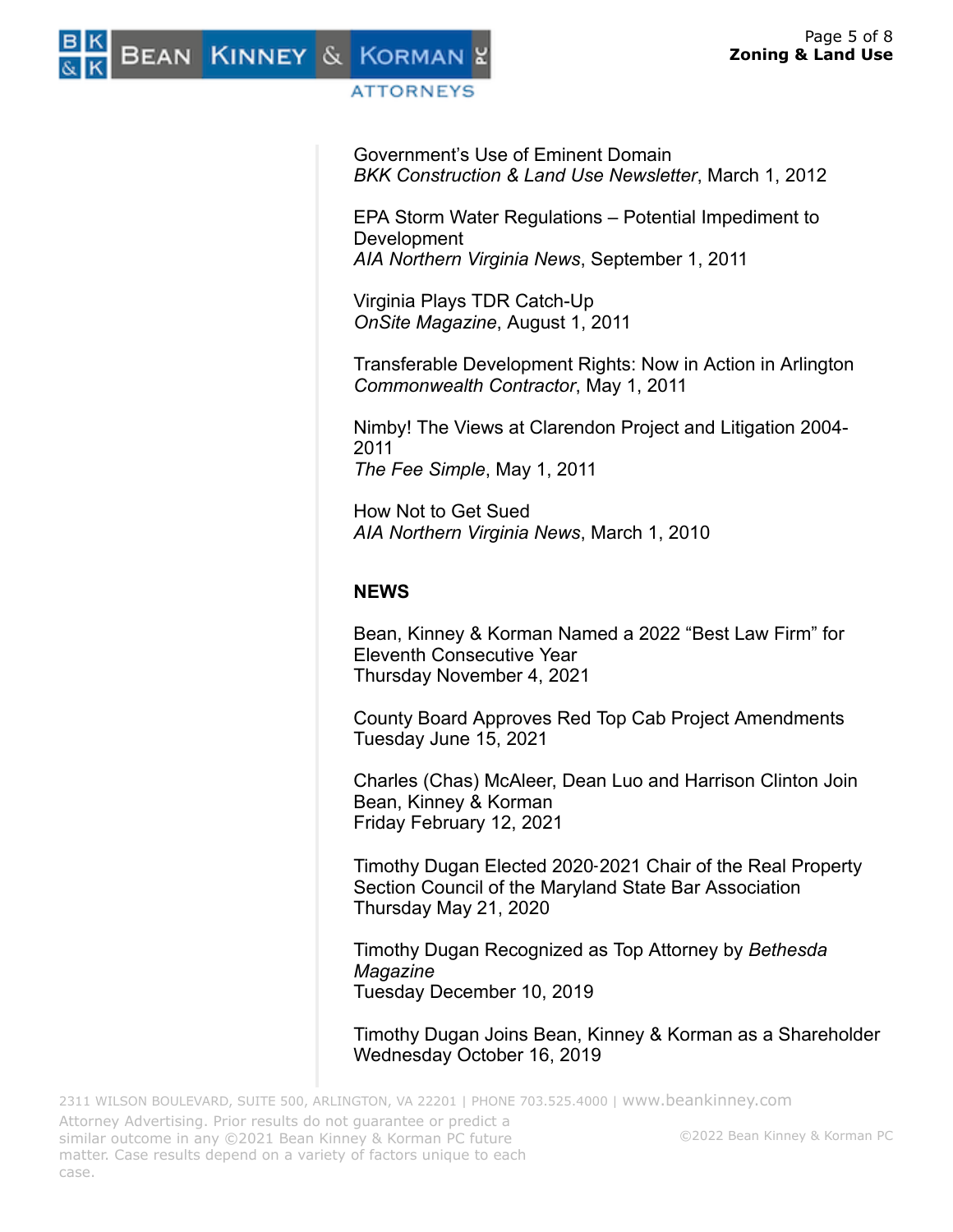David S. Houston Joins Bean, Kinney & Korman as a **Shareholder** Wednesday February 13, 2019

Jon Kinney Discusses Impact of 5G Technology in Arlington **County** *ARLnow*, Wednesday October 17, 2018

Matthew J. Weinstein Joins Bean, Kinney & Korman Tuesday March 14, 2017

Bean, Kinney & Korman Attorneys Win Virginia Supreme Court Appeal Involving Local Taxation of Transferable Development **Rights** Monday January 9, 2017

Lori Murphy Presented an Update on Proposed Great Falls TD Bank

*Alexandria Gazette Packet*, Tuesday June 11, 2013

Jonathan Kinney of Law Firm Bean, Kinney & Korman Recognized as Northern Virginian of the Year by *Northern Virginia Magazine Northern Virginia Magazine*, Friday June 1, 2012

Arlington County Board Approves Clarendon Block Redevelopment *Arlington County News*, Tuesday January 24, 2012

Bean, Kinney & Korman Represents Developer of 'The Views' at Clarendon in Dismissed Case Monday January 3, 2011

Jonathan Kinney receives Arlington Partnership for Affordable Housing's Affordable Housing Award Tuesday October 5, 2010

Bean, Kinney & Korman Represents Developer 1210 North Highland Street in Peter Glassman, Plaintiff v. Arlington County, Virginia, et. al. Tuesday April 13, 2010

Timothy Hughes featured in "No Word Yet From JBG After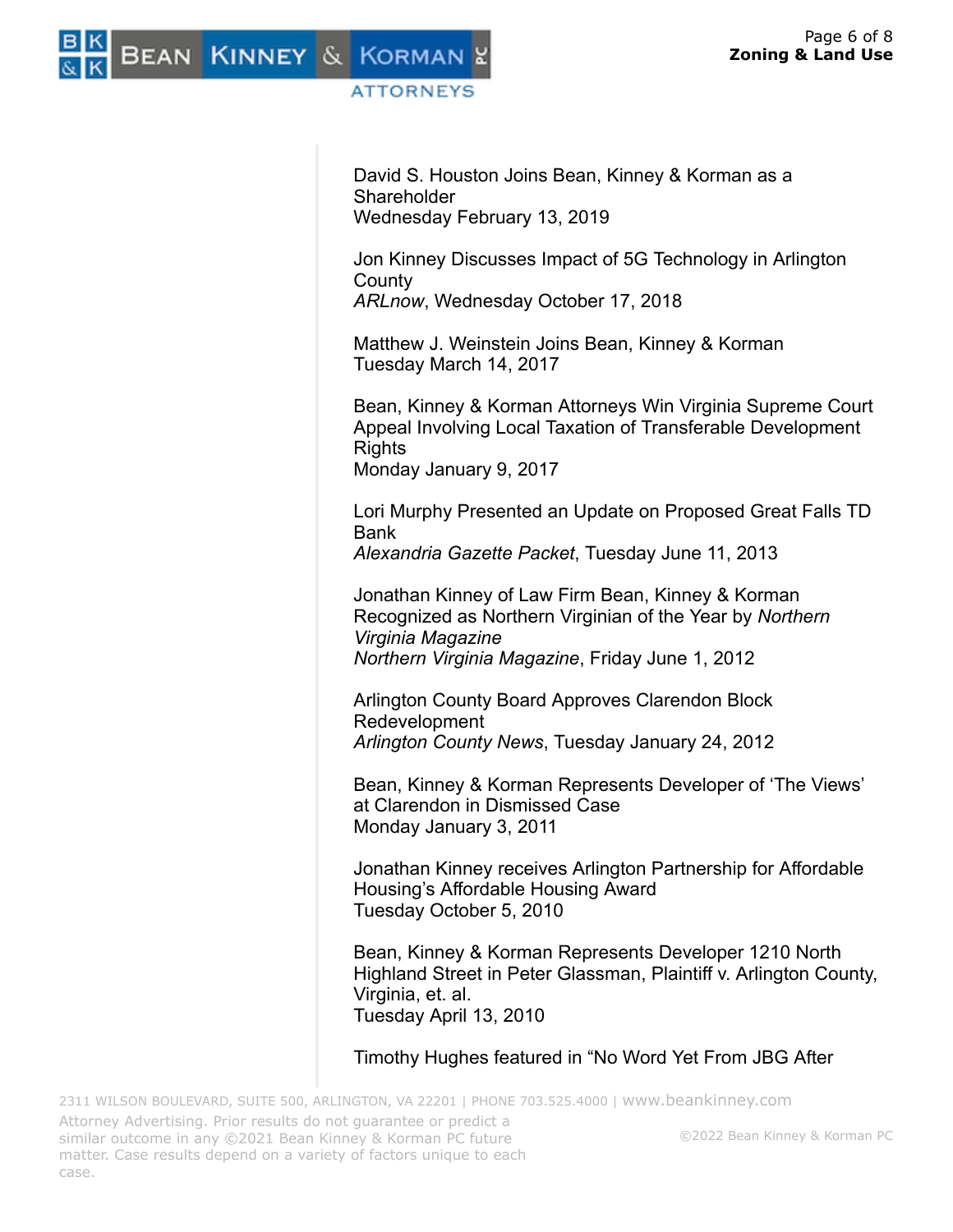

Judge Dismisses Convention Hotel Lawsuit" *Washington Business Journal*, Tuesday March 30, 2010

Arlington Law Firm Puts a Focus on Supporting Energy-Efficient Design *Sun Gazette*, Sunday May 10, 2009

Bean, Kinney & Korman Plays Significant Role in Introducing Arlington's First LEED Gold Residential Building Monday April 27, 2009

Arlington Circuit Court Dismisses Lawsuit Challenging Arlington County Board's Approval of Views at Clarendon Wednesday July 11, 2007

# **SEMINARS & EVENTS**

Creative Approaches to Increasing the Housing Supply online, Wednesday, October 20, 2021

Land Use Institute 2021 online, Tuesday, October 5, 2021

Investing in Richmond Highway Online, Wednesday, May 19, 2021

ULI Washington, D.C. Young Leaders Presentation "Northern Virginia Land Use" Monday, May 25, 2020

Comparative Zoning and Land Use Laws in Northern Virginia and Suburban Maryland University of Maryland, Monday, May 25, 2020

Future of Arlington County Arlington, VA, Thursday, November 14, 2019

2019 Advanced Real Property Institute Columbia, MD, Thursday, November 7, 2019

Maryland State Bar Association Land Use Institute: "Recent Federal and State Land Use Court Decisions" Saturday, May 25, 2019